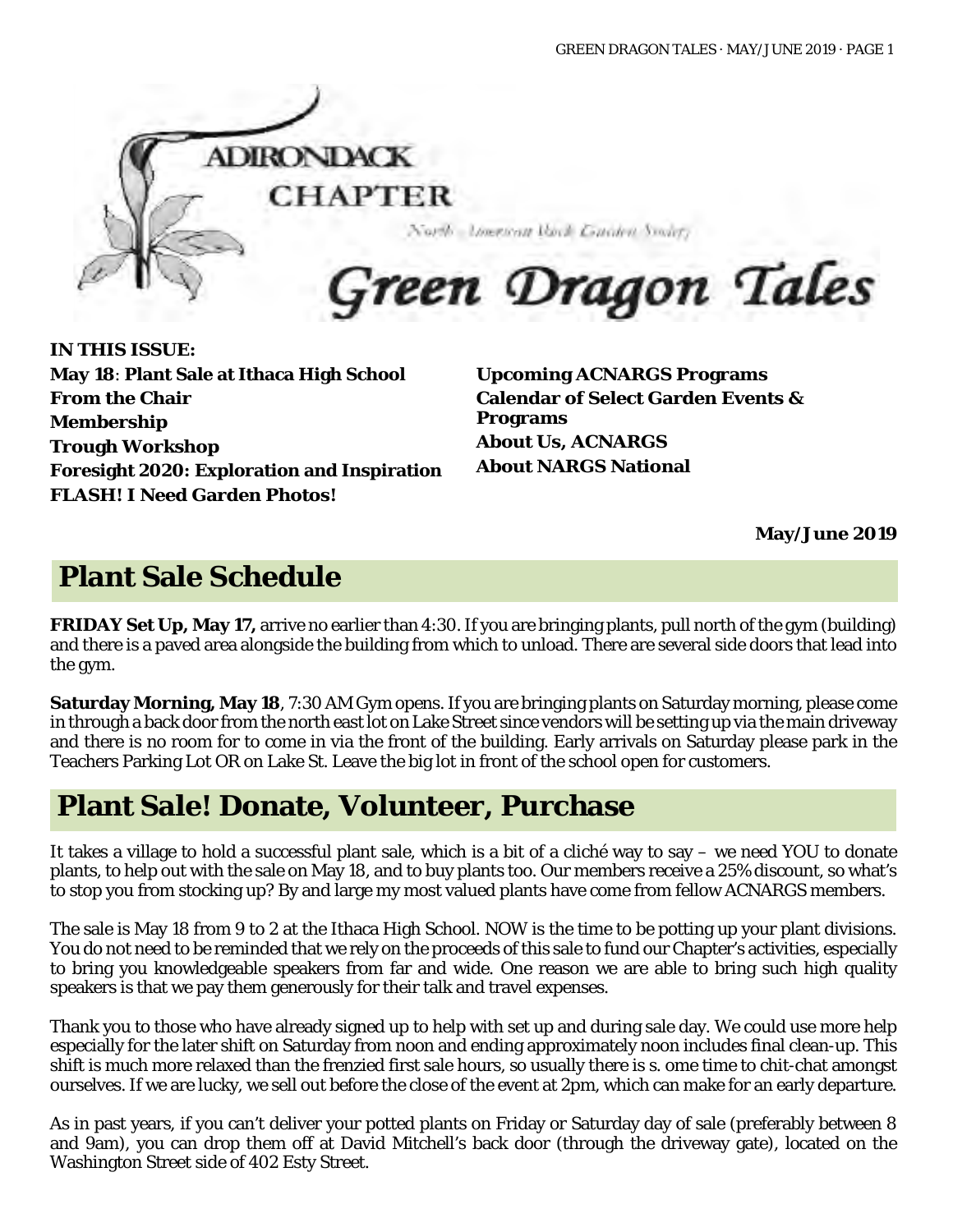#### **Please label your plants in advance since this greatly eases our set-up. Common name is OK and Latin genus (and species) if you know it.**

Until this past week of warmer temperatures – finally (and I will say what a difference a week makes), our late spring is just one challenge for our plant sale this year. As you know perennials have been slow to emerge, discouraging all but the intrepid to dig and divide right now (dividing we stand). But when has a challenge stopped an avid gardener?!

Discouraging the spread of jumping worms through their soil-laden eggs is yet another challenge for which there is no easy solution. Or as David Mitchell wrote, "There is no safe place for plants." Please don't let this menace deter you from donating plants! But also be diligent in bare-rooting your divisions and potting into soil-less mix.

Washing all garden soil from the roots is the most important precaution you can take. You should do this regardless of whether your own garden is infested or not, as this is one of those good gardening practices. What should you do with the wastewater? Can't pour it down the drain. Don't want to pour it back onto the soil. I've submitted this question to the Cooperative Extension Growline and thus far have not received a response. Stay tuned for the answer.

I've been debating what precautions to take to hold the pots until the sale. They should not have contact with the soil, where the worms can enter and contaminate the pot (after all your efforts to this point). The simplest solution seems to be to seek out some free pallets on which to place the trays of pots. I often find them along the curbs at different downtown businesses. Another option would be to elevate the pots on saw horses with some top devised of expanded metal mesh, requiring both expense and labor. A tarp laid on the ground sounded appealing until Pat Curran pointed out the issue of drainage. Perhaps, lay the tarp on a slope or pierce holes in it? What are your ideas?

Even better defense – at least as a gardener's responsibility to curb the spread of the jumping worm – is to thoroughly rinse the soil from any field grown plants that you acquire and then bare-root plant them.

The Garden Fair and Plant Sale is always a date to look forward to. So many vendors, so many plants! It is also a wonderful day to spend more time with each other. Plan to come, donate, volunteer, and purchase!

*Editor's Note: Though Pat Curran has been synonymous with the Cornell Cooperative Extension, credit should have been given to her for the article on the jumping worm article in last month's newsletter.*

#### **From the Chair**

*John Gilrein, ACNARGS Chair.*

Spring is a glorious but sometimes exhausting time of year with all the work to do in the garden. Still, I'm glad it's here! It's very uplifting to be outside and see all the new shoots, buds, and green, and especially all the spring flowers. Many of the spring bloomers provide a big bang for the buck, over time that is, when planted in decent soil and not overrun with weeds or much bigger plants, they will spread. Mostly they're not fussy about pH, sun exposure (as long as they get sun before the trees leaf out), or fertilizer, and they're hardy and long lived. Some of the plants that fit that description are *Anemone blanda\*, Corydalis solida\*, Chionodoxa luciliae\*, Eranthis hyemalis\*, Mertensia virginica, Pulmonaria angustifolia, Pushkinia libanotica\*, Scilla siberica\*, and Stylophorum diphyllum*. \*These geophytic plants can spread into your lawn (which I like) and don't seem to need a long time to ripen their foliage to bloom the following year, meaning I can mow them before the foliage turns brown. I would advise not getting too eager with the mower though. They will go partially to fully dormant (aestivate) when they dry out in the summer and reappear again the following spring, so they are plants not needing watering (in our climate). Caveat: if you don't want plants to spread from their initial planting spot, you might want to avoid these. However, I'm happy with the profusion of exuberant spring bloomers.

One of the joys of spring is starting plants from seed. One can get plants going early with a greenhouse or an indoor growing setup with lights. But all you need is some seed, plastic pots, potting mix, and patience. Sometimes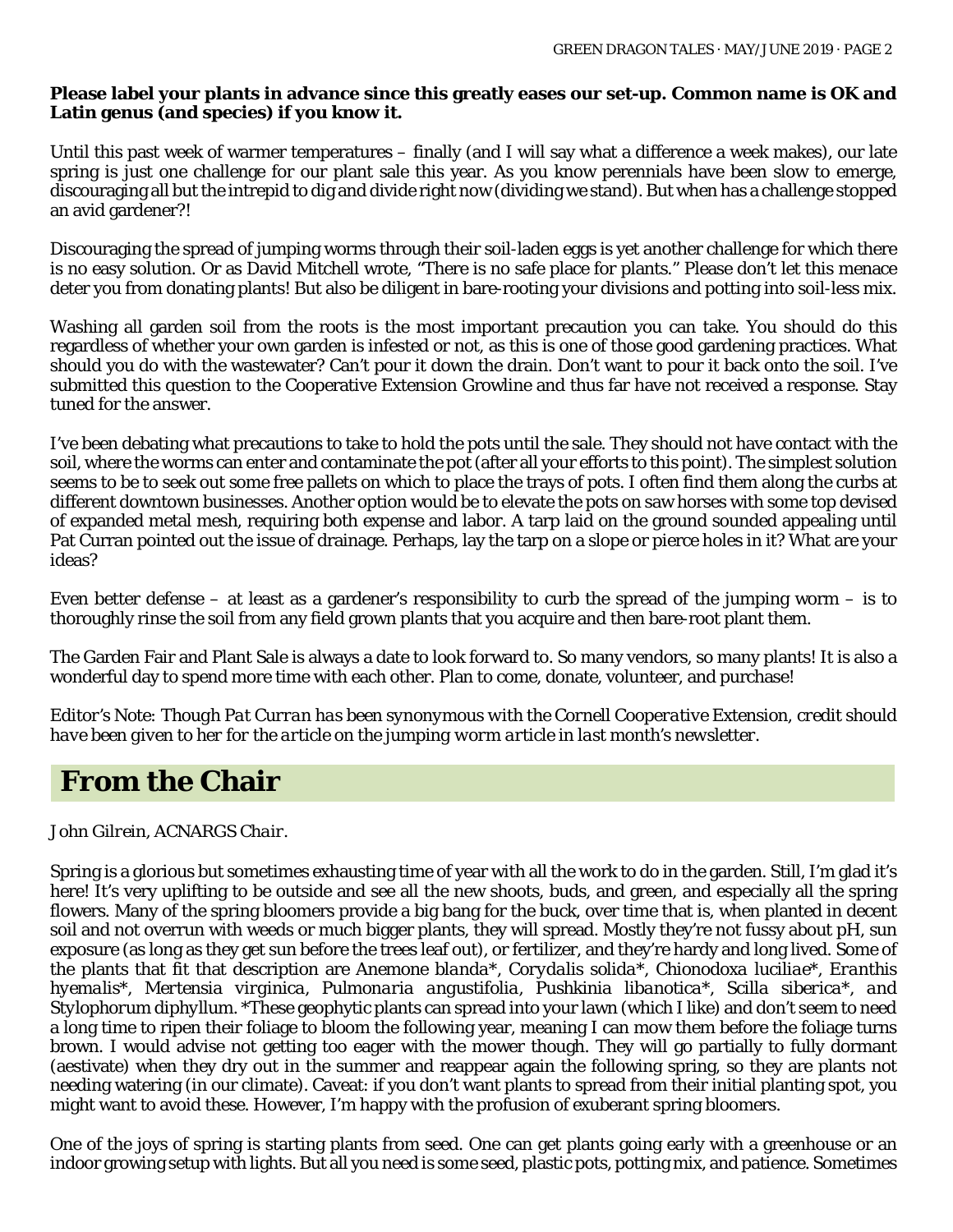when growing plants from seed I end up with more plants than I need. It's easy to give away extra plants, and almost everyone likes free plants. And sometimes you get free plants in return as a reward. There is a sense of satisfaction from successfully raising your own plants. Another plus is one can grow plants that are unavailable or difficult to obtain from a nursery. Try starting some plants from seed, even you only try a few species.

The Ithaca Garden Fair plant sale is a great event, both for the Adirondack Chapter and the community. It's such a good opportunity to shop for plants from many vendors in one location, see some friends, and I hope you'll consider bringing plants for our plant sale booth and/or work at the sale. Adirondack Chapter members (if your membership is current) get a discount at our booth at the plant sale. Our booth always has some unusual and worthwhile plants, some of which are not available from any of the other vendors. I always enjoy working the plant sale, something I might not have predicted before I tried it; I think I really like talking about plants!

Our June event is a garden tour day on June 15 from Lansing to Union Springs (that is the east side of Cayuga Lake). Unfortunately we're not ready to publish an article on the tour yet (many details to organize, and that's still in process). We do know the gardens we'll be visiting, which are Bill Stark/Mary Stauble (Lansing), Len & Cindy Lion (Lansing), Debi Lampman (King Ferry), George Fearon (Union Springs), and possible one extra (to be determined). We'll start around 9, and the garden tours take most of the day. We'll send out information on the tour later, so save the date!

#### **Membership**

*Mary Stauble, Membership Coordinator*

If you have not renewed for 2019, you should do it now so you'll be eligible to purchase plants at a discount at the May Plant Sale! The renewal form is at www.acnargs.org/join.pdf. Your membership status is reported to you in the email with the newsletter link. Contact Mary Stauble at mes2@cornell.edu if you have any questions.

*To our Chapter members: A membership directory is published electronically every year in September and accompanies the September newsletter as an attachment. For those who receive a paper copy of the Green Dragon, you will be mailed a printed directory. To respect our members' privacy we do not post the directory online.*

#### **Trough Workshop, June 8**

*Bill Stark and Mary Stauble.*

Mary and I are hosting a light weight trough workshop on Saturday June 8, from 10:00 am to 2 pm (or until done), at 232 Cedar Cove Rd in Lansing. We'll have tents set up with tables underneath so that the sun or a light rain won't bother us. Mary will have snacks and drinks and will run garden tours if desired. You're invited to bring a lunch – we have a picnic table and gas grill on the beach. A good sized trough should cost you about \$12 in materials. If you want to attend, e-mail us at mes2@cornell.edu.

These 10 to 20 lb troughs are based on synthetic stucco building technology. A foam box is reinforced with fiberglass mesh and two coats of surface bonding cement and is then covered with a very thin layer of hypertufa. We like foam core troughs because you can move them into your garage or greenhouse during the winter to protect your plants. A drawback of foam core troughs is that they have a flat surface – you can't deeply texture them like hypertufa troughs. On the other hand, we've never had a foam core trough break like fiber reinforced hypertufa toughs do.

You have to get your foam box ready **BEFORE** the workshop! Here's what you have to do:

1) Get or make a foam box. You can use fish boxes from a grocery store or Omaha Steak boxes from a yard sale. You can also make a box from expanded or extruded foam boards that you can buy at Lowes or Home Depot and glue together with foam adhesive. You could make a multi –level multi-compartment box.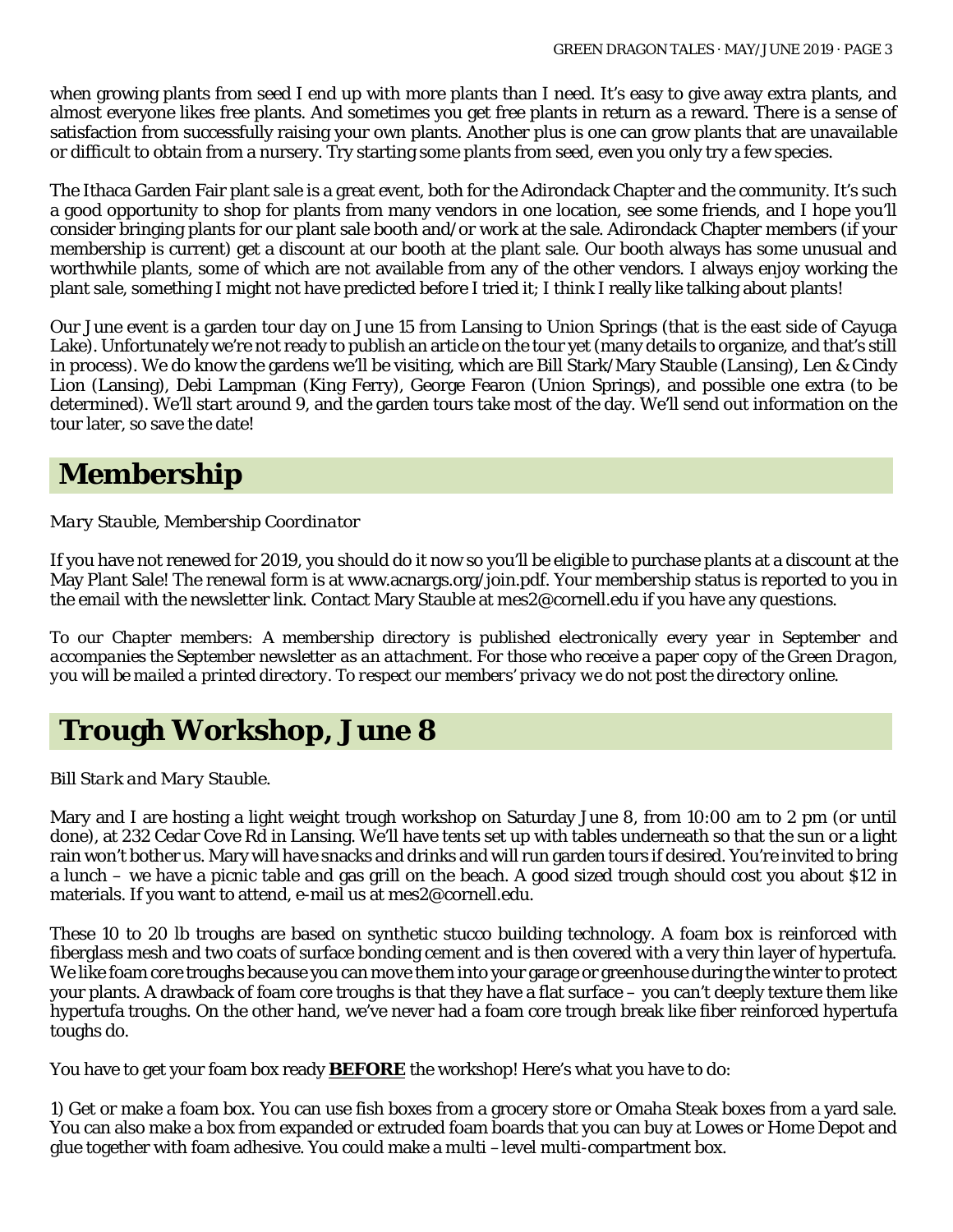2) Optional – reduce the height of your box with a knife or saw. A deep box is harder to move because of the weight of the soil, but is a better growing environment for some plants. It's much easier to apply the fiberglass mesh if the top edge is straight and not bumpy.

3) Optional – Fill in dents, holes and depressions in the foam box with Great Stuff Gaps & Cracks. Mist the box and Great stuff with water to speed its cure rate and give a better texture. Cut off the excess Great Stuff with a serrated bread knife or saw.

4) Use a hole saw or a narrow knife to cut a drainage hole(s) in the bottom of your foam box. I always use a single 2 ½" hole because I fit all my troughs with a drainage/aeration mat. We will have screen material to cover the hole(s) at the workshop.

5) Optional -If your box has thick walls (about 2"), you can get considerably more area for plants and rocks if you remove a triangle of foam from the top inside edge of your foam box so that the remaining top of your box is 3/4 inches thick; I cut out a triangle of foam about 2 1/2" deep. Even though this makes the top edge thin, it will become strong because of the glass mesh reinforcement. It will be much easier to wrap this area with the stiff glass mesh if you are careful to make a smooth and even cut as you remove the triangle. Mark lines where your knife or saw will enter and exit the foam.

6) Round your edges and smooth your cuts so that you can easily wrap them with the glass mesh. Use 50 grit sandpaper on a small sanding block to round off all edges to a minimum radius of  $\frac{1}{4}$  inch. This includes the edges of the drain hole(s). Wear old clothes and a dust mask. Set up a card table in the middle of your lawn and have a vacuum nearby to clean off the box and yourself after sanding. At past workshops we've heavily sanded all exterior and interior surfaces of the box so that the surface bonding cement would adhere to the foam. I don't think this is necessary anymore because we're spraying the foam with an adhesive that will act as a bonding agent. However, it won't hurt to dull any shinny foam surfaces with the sanding block.

7) Vacuum and brush off all of the dust you just created and place your box in a black garbage bag to keep it clean and out of the sun. You'll later use the bag to cure your trough. Your box is ready!

**Update:** A number of members signed up our April meeting but there is room for more to attend. Please contact the Staubles directly. Carol [\(carolithaca@gmail.com\)](mailto:carolithaca@gmail.com) still has a few styrofoam boxes suitable for use as the foam core.

#### **Foresight 2020: Exploration and Inspiration**

Foresight 2020: Exploration and Inspiration is the theme of the 2020 NARGS Annual General Meeting and Conference held June 18-20, hosted by the Adirondack Chapter and co-hosted by Cornell Botanic Gardens. Why this theme? **FORESIGHT** because after attending this conference, we hope attendees will be armed with knowledge to become better gardeners moving forward. How many times have we all said "I wish I knew THEN what I know NOW?!"

Throughout the Conference we'll have a chance to **EXPLORE** gardening possibilities together…. whether it's the opportunity to view alpine plants of the world in their native habitat or salivate over cultivated beauties in public or private gardens. We'll learn from the experience of others and share our own successes and experimentations. In any case we will all seek to be **INSPIRED** in **2020** to try new plants, new techniques, and new challenges in our own gardens**!** 

Packed into 3 days will be daytime field trips to private gardens and Cornell Botanic Gardens, optional "night owl" mini-talks, plant sales by choice vendors, door prizes, book signings, and an optional pre-conference tour to visit three exceptional private gardens in the Syracuse area.\* We are especially excited to be able to bring two international speakers - Kaj Andersen and Harry Jans. And of course we've planned naturalist-led hikes to showcase the beauty of our gorges and waterfalls and the flora to be found there. Our logo designed by Cornell graduate Patty Chan features a little native fern found in our gorges, *Asplenium trichomanes*, Maidenhair Spleenwort.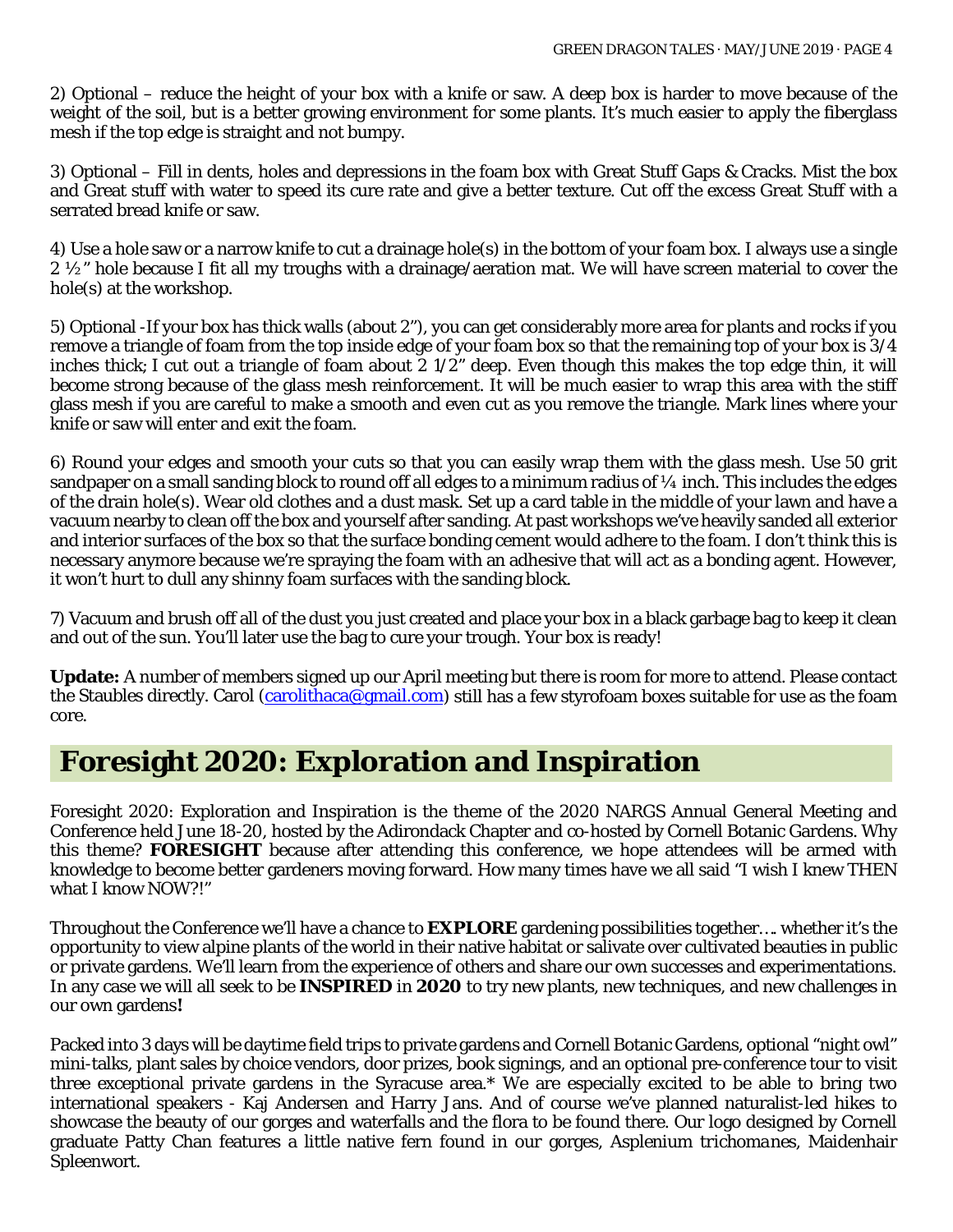Cornell's north campus and Robert Purcell Community Center will be "Conference Central." We are expecting over 100 people to attend from all over the U.S. and perhaps a few international attendees too. We hope a good number of our Chapter members will also attend. Registration is set at \$425 and includes all meals (with the exception of Saturday dinner), beginning with dinner Thursday through breakfast Sunday. To defray the cost to our members our Chapter is offering \$300 stipends to anyone who has not previously received a stipend to attend a national NARGS meeting. (A previous Green Dragon announced this news. More information will be forthcoming at our fall meetings and through fall newsletters)

We also hope our members will join in the fun by volunteering to help during the conference – whether you are registered or not. We've identified a number of opportunities from serving as bus monitor, to helping vendors with plant sales, to greeting and orienting out-of-town registrants, and the list goes on. Most of the volunteer needs require a minimal amount of time ranging from 2-8 hours. You will be hearing more about the needs we've identified as the months progress.

June 2020 might seem a long way off but for five of our members comprising the Planning Committee – John Gilrein, Terry Humphries, Marlene Kobre, Steve Whitesell, and Carol Eichler, these dates have been on their minds for some months already. We're off to a good start. So mark your calendar, save the date, and plan to attend.

\*This tour includes the gardens of Dianne Bordoni, Michael Brennan, and Donna Kraft – three of the gardens we toured last summer.

# **FLASH! I Need Garden Photos!**

Please take pictures of your garden this growing season and send them to me as you take them or at the end of the season. I want to put together a slide show for the 2020 Conference to highlight our members' gardens. My idea is to show them on a rotating basis in the auditorium as people are entering for the evening talks.

They do not have to be rock garden photos. They can be a landscape views or close-ups of a particular flower in bloom. I'd like to represent as many of our gardens as possible. So send me a few or send me a lot. They can even be photos from previous years. Send your photos to [carolithaca@gmail.com.](mailto:carolithaca@gmail.com) Thanks!





*Arabis pumila (Carol Eichler garden) Corydalis solida 'George P. Baker' (Carol Eichler garden)*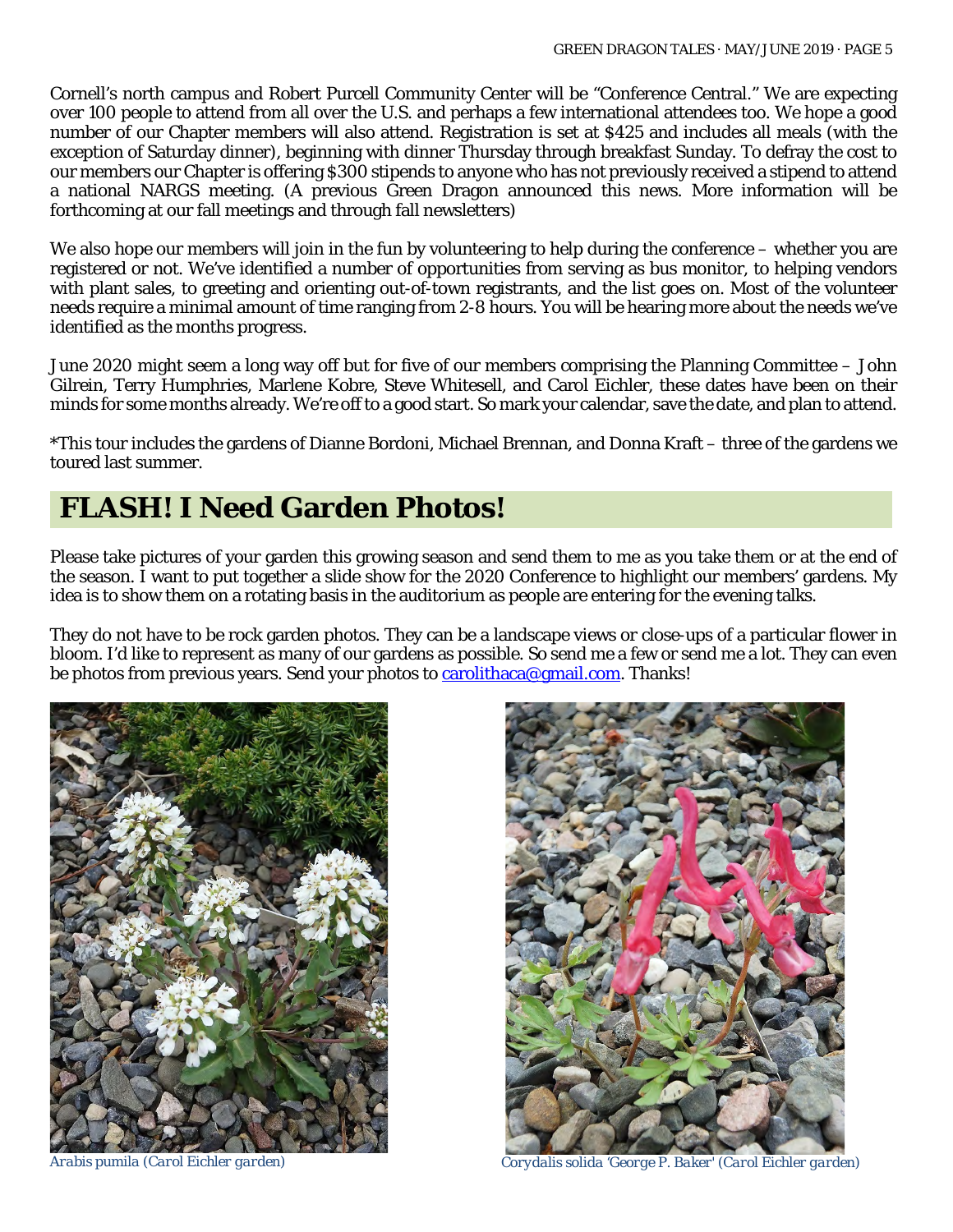

 *Eunomia oppositifolia (Carol Eichler garden)*

# **Upcoming 2019 ACNARGS Programs**

*Mark your calendars! Unless otherwise specified, all local events start with a brown bag lunch at noon with the program following at 1 pm, and take place at the renovated Whetzel Room, 404 Plant Science Building, 236 Tower Road, Cornell University, Ithaca, NY.*

**May 18:** Cooperative Extension Garden Fair and Plant Sale at Ithaca High School. ACNARGS plant sale – our biggest fundraiser of the year!

**June 8:** Trough Workshop at Bill and Mary's. (See article.)

**June 15:** Garden Tour. Stay tuned for this year's garden tour, which is currently in the planning stages, and will tentatively happen on Saturday June 15. This date conveniently avoids both the Scotland trip in early June and the Ireland trip later in June that involve some of our members. Our planned tour area is the east side of Cayuga Lake, Lansing to Union Springs. (See Stark/Stauble Garden article in this newsletter.)

**August 17**: Annual Dish-to-Pass Picnic and Members-Only Plant Sale. Upper Buttermilk Falls Picnic Shelter.

**September 15:** Garden Conservancy Open Days: The gardens of Donna Kraft, Dianne Bordoni and Michael Brennan. Details forthcoming on the Garden Conservancy website.

**September 21:** Cate Crawford, Lyndaker Farms: "From Rock Peonies to Hardy Tree Peonies".

**Oct. 6:** *Note 1st Sunday.* Two presentations by Cliff Booker, from the United Kingdom. Part of NARGS Speaker Tour.

**November 16:** Lori Chips Hypertufa Troughs book signing and presentation.

**June 18-20, 2020:** Foresight 2020: Exploration and Inspiration, NARGS Annual General Meeting, hosted by ACNARGS in Ithaca, NY

As we learn more details of these meetings they will be included in future newsletters, our blog, **acnargs.blogspot.com**, and our Facebook page, **[facebook.com/acnargs](http://www.facebook.com/acnargs)**.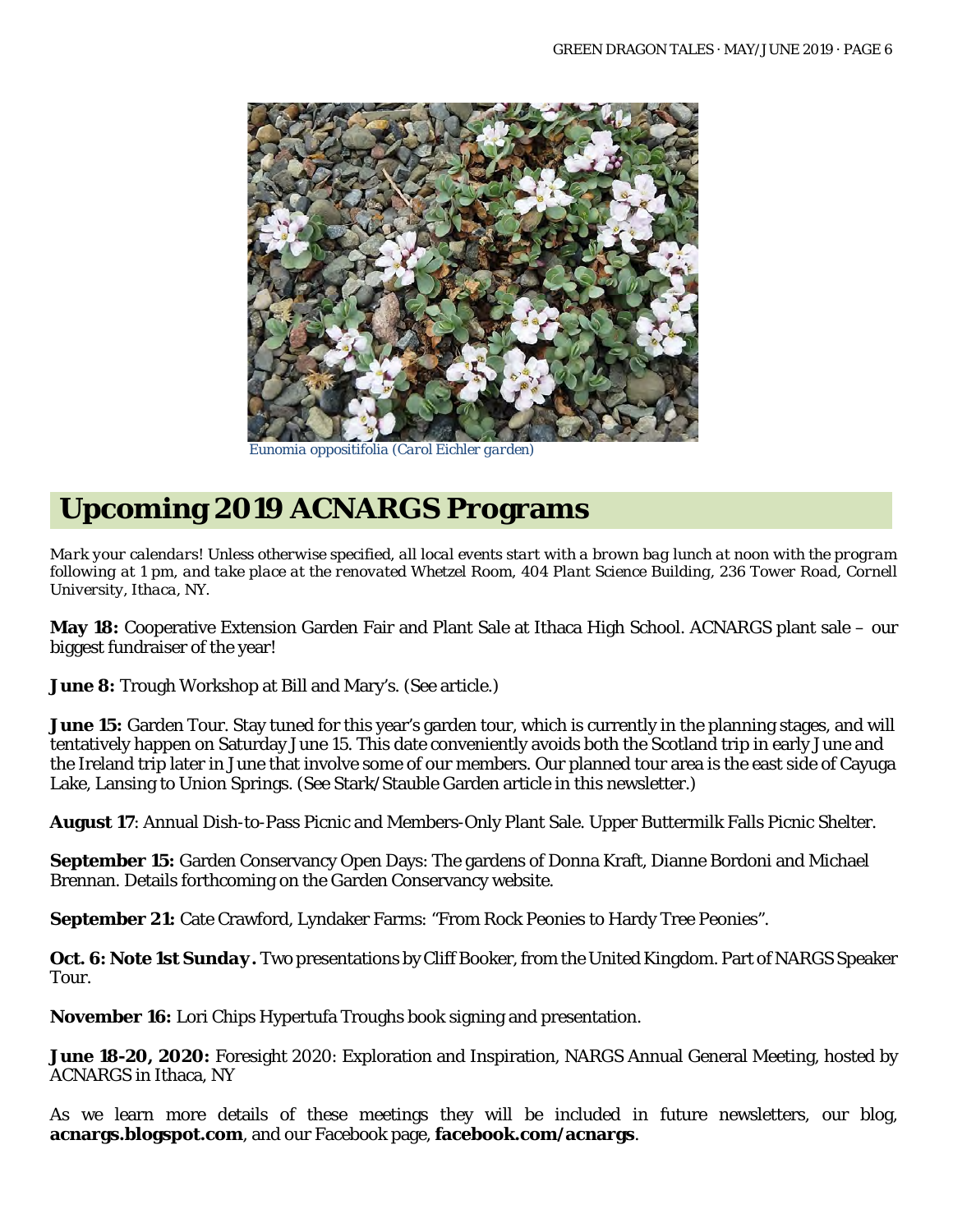## **Calendar of Select Garden Events & Programs**

**May 10-19:** [Rochester Lilac Festival,](https://www.rochesterevents.com/lilac-festival/) Highland Park, Rochester, NY.

**May-June:** usually the last 2 weekends of May and the first weekend of June, *Linwood Gardens Tree Peony* [Festival,](https://www.linwoodgardens.org/festival2019) Pavilion NY.

**October 28 – November 8:** NARGS Tour to Greece. This tour is now full and a wait list has been created.

**[Cooperative Extension Horticulture Programs](http://www.ccetompkins.org/)**, located at 615 Willow Av., Ithaca. 607- 272-2292. Unless otherwise stated, classes require pre-registration and have a self- determining sliding fee scale.

**[Finger Lakes Native Plant Society Meetings](https://flnps.org/)** from 7-8:30pm at the Ithaca Unitarian Church annex (corner of Buffalo & Aurora, enter side door on Buffalo St. & up the stairs). Also look for FLNPS Walks meeting at different times and locations.

**[Cornell Botanic Gardens](https://cornellbotanicgardens.org/)** (formerly Cornell Plantations) calendar of events visit: **[CBG Calendar](https://cornellbotanicgardens.org/explore/events/)**.

*To have a garden event in your area listed send all pertinent information to David Mitchell at [david\\_mitchell\\_14850@yahoo.com](mailto:david_mitchell_14850@yahoo.com)*

## **Have Some, Want Some**

*Here's our new monthly feature – a classified section – to facilitate your gardening wants and needs. Do you have too many large pots? Do you want some small pots? Do you have too many divisions (that will otherwise go into the compost)? Are you seeking a certain plant? The idea is to use this newsletter to express your "haves" that you are willing to give away and "wants" for any items you are seeking. To post a listing contact Carol Eichler at [carolithaca@gmail.com](mailto:carolithaca@gmail.com).*

**Have:** *Panax trifolius* and *Asclepius quinquefolia*. Contact Bill Plummer, [remmulp@stny.rr.com](mailto:remmulp@stny.rr.com)

**Want:** Sturdy styrofoam boxes for ACNARGS trough workshop. Contact Carol Eichler[, carolithaca@gmail.com](mailto:carolithaca@gmail.com)

# **About US, ACNARGS**

We are an all-volunteer organization and one of thirty-eight NARGS affiliated chapters active in North America. Our annual Chapter activities include 5 program-speaker meetings, the *Green Dragon* newsletter, web and Facebook pages, garden visits, overnight garden trips, hands-on workshops, 2 plant sales a year, and frequent plant giveaways. Our meetings are informal, friendly gatherings that provide a wealth of information and offer a source for unusual plants, plus the opportunity to be inspired by other gardeners. The public is always welcome.

Chapter membership starts at \$15 a year based on the calendar year. Membership includes these benefits: newsletter sent to you electronically (or option by mail for an extra fee), opportunity to travel on our planned overnight garden trips, annual membership directory, and plant sale discounts and member only sales, including Plant-of-the-Month sales. Download a membership form at **[www.acnargs.org/join.pdf](http://www.acnargs.org/join.pdf.)**.

# **About NARGS National**

NARGS National is our parent organization: We encourage you to join (online at **www.nargs.org**) for only \$40 a year. Benefits include a seed exchange, a quarterly Publication focused on rock gardening, and an online web site featuring an archive of past publications, a chat forum and a horticultureal encyclopedia. NARGS National also conducts winter study weekends and holds its Annual Meeting in interesting places